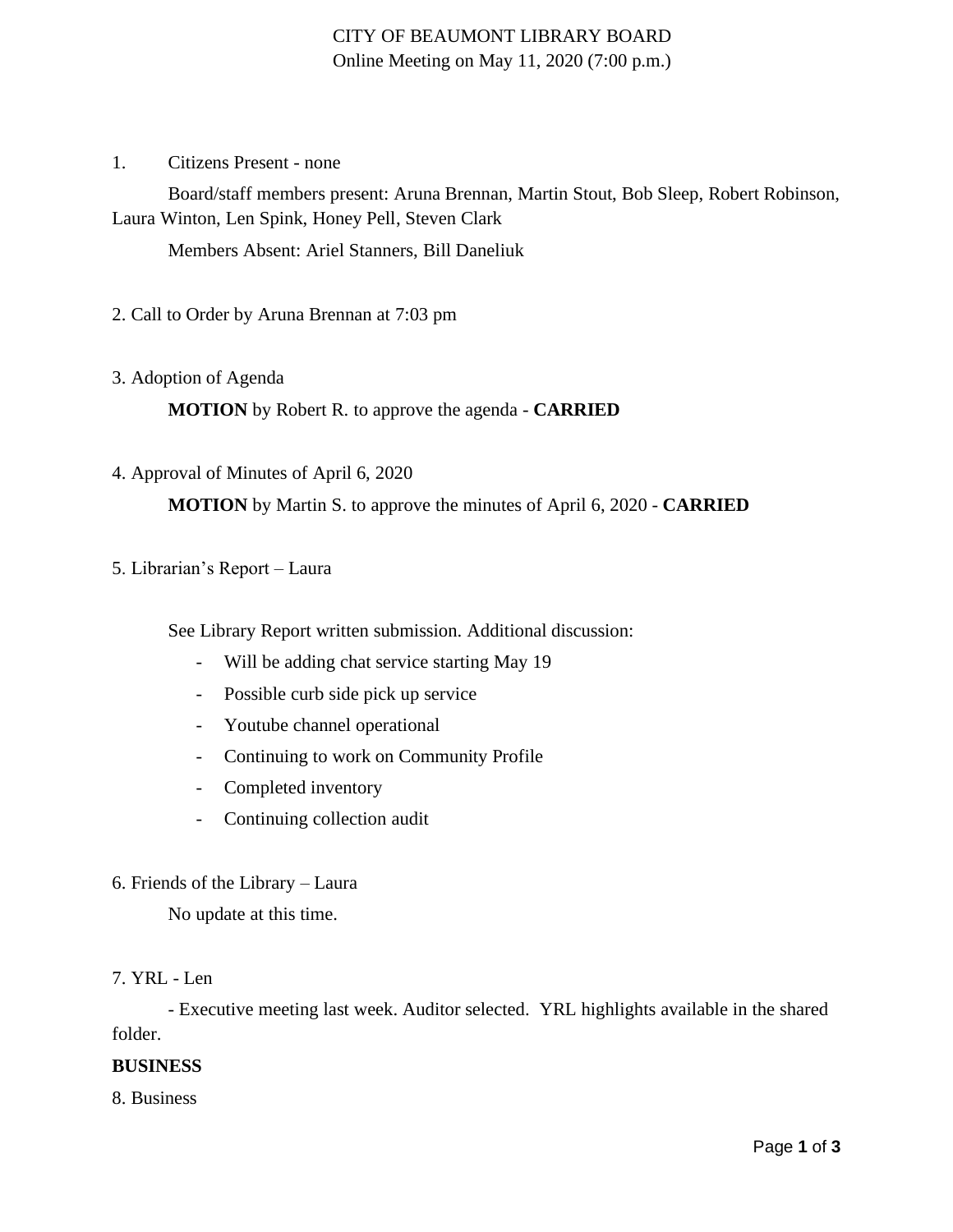# CITY OF BEAUMONT LIBRARY BOARD Online Meeting on May 11, 2020 (7:00 p.m.)

a. Operating Grant update

- Extension to deadline to submit documents until fall. Laura intends to submit as early as possible.

b. Policy updates (in meeting folder)

The Policy Committee provided updates on the following Policies: G-01, G-02, G-04, G-05

**MOTION** by Martin S. to approve Policies G-01, G-02, G-04, G-05 - **CARRIED**

c. RFP - Our Places and Play Master Plan

- Using City of Beaumont Library current feasibility study as a base to build toward an expansion plan. Laura would like to hear from the Board on the direction the Plan should proceed. Suggestion to ask the City for guidance on how to proceed with a "shovel ready" project plan. Discuss the feasibility of the Province including funding for the Library, what the funding level might be, what is the City's view on the existing infrastructure and/or expansion/new build. Laura will contact the City. Laura is happy to provide a draft of what an RFP would look like.

- d. Library Service Agreement with the City of Beaumont
	- no update, waiting for response from City
- e. Plan of Service

- waiting for direction from PLSB. Will draft up a project plan. Would like to do a 2 year Plan Of Service. Requirement of a Community Needs Assessment necessitates creativity with current situation (Covid-19) and gathering the information/data.

- f. Proposal for curbside holds pickups
- operational, staffing, health and safety, comfort level of staff considerations.

# **MOTION** by Martin S. to approve the proposal for curbside holds pickups - **CARRIED**

- g. Community reads project
- Laura will share the staff version of Community Reads video.